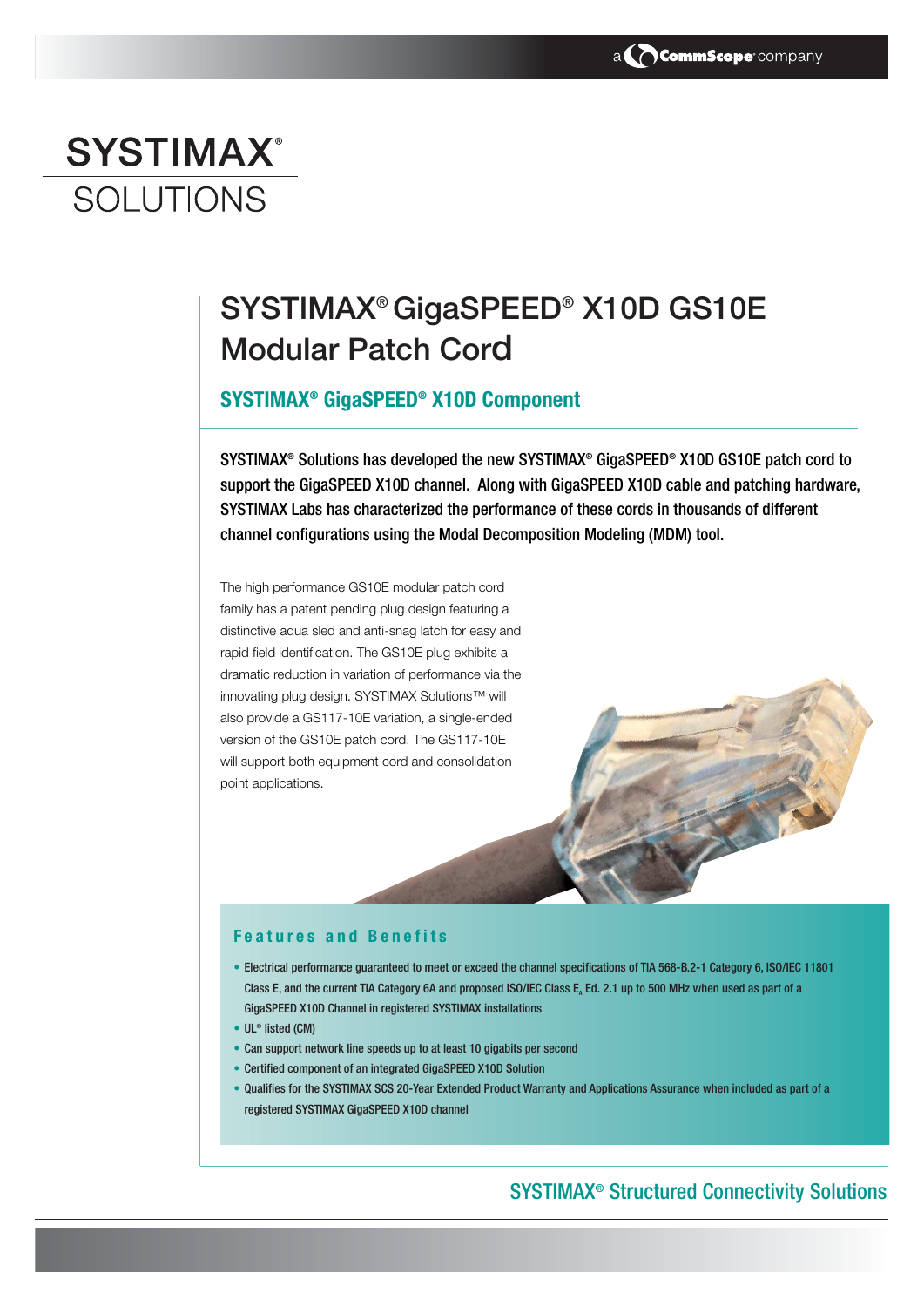## **Ordering Information**

| <b>GS10E</b><br><b>Material ID</b> | <b>Length</b>   | <b>Color</b> |
|------------------------------------|-----------------|--------------|
|                                    | ft(m)           |              |
| CPC7732-03F007                     | 7 ft (2.13 m)   | Gray         |
| CPC7732-03F010                     | 10 ft (3.04 m)  | Gray         |
| CPC7732-03F014                     | 14 ft (4.27 m)  | Gray         |
| CPC7732-03F019                     | 19 ft (5.79 m)  | Gray         |
| CPC7732-03F025                     | 25 ft (7.62 m)  | Gray         |
| CPC7732-03F050                     | 50 ft (15.24 m) | Gray         |
| CPC7732-03F075                     | 75 ft (22.86 m) | Gray         |
| CPC7732-02F007                     | 7 ft (2.13 m)   | <b>Blue</b>  |
| CPC7732-02F010                     | 10 ft (3.04 m)  | <b>Blue</b>  |
| CPC7732-02F014                     | 14 ft (4.27 m)  | <b>Blue</b>  |
| CPC7732-02F019                     | 19 ft (5.79 m)  | <b>Blue</b>  |
| CPC7732-02F025                     | 25 ft (7.62 m)  | <b>Blue</b>  |
| CPC7732-02F050                     | 50 ft (15.24 m) | <b>Blue</b>  |
| CPC7732-02F075                     | 75 ft (22.86 m) | <b>Blue</b>  |
| CPC7732-04F007                     | 7 ft (2.13 m)   | Green        |
| CPC7732-04F010                     | 10 ft (3.04 m)  | Green        |
| CPC7732-04F014                     | 14 ft (4.27 m)  | Green        |
| CPC7732-04F019                     | 19 ft (5.79 m)  | Green        |
| CPC7732-04F025                     | 25 ft (7.62 m)  | Green        |
| CPC7732-04F050                     | 50 ft (15.24 m) | Green        |
| CPC7732-04F075                     | 75 ft (22.86 m) | Green        |
| CPC7732-05F007                     | 7 ft (2.13 m)   | <b>Ivory</b> |
| CPC7732-05F010                     | 10 ft (3.04 m)  | <b>Ivory</b> |
| CPC7732-05F014                     | 14 ft (4.27 m)  | <b>Ivory</b> |
| CPC7732-05F019                     | 19 ft (5.79 m)  | <b>Ivory</b> |
| CPC7732-05F025                     | 25 ft (7.62 m)  | <b>Ivory</b> |
| CPC7732-05F050                     | 50 ft (15.24 m) | <b>Ivory</b> |
| CPC7732-05F075                     | 75 ft (22.86 m) | Ivory        |
| CPC7732-07F007                     | 7 ft (2.13 m)   | Red          |
| CPC7732-07F010                     | 10 ft (3.04 m)  | Red          |
| CPC7732-07F014                     | 14 ft (4.27 m)  | Red          |
| CPC7732-07F019                     | 19 ft (5.79 m)  | Red          |
| CPC7732-07F025                     | 25 ft (7.62 m)  | Red          |
| CPC7732-07F050                     | 50 ft (15.24 m) | Red          |
| CPC7732-07F075                     | 75 ft (22.86 m) | Red          |
| CPC7732-09F007                     | 7 ft (2.13 m)   | Yellow       |
| CPC7732-09F010                     | 10 ft (3.04 m)  | Yellow       |
| CPC7732-09F014                     | 14 ft (4.27 m)  | Yellow       |
| CPC7732-09F019                     | 19 ft (5.79 m)  | Yellow       |
| CPC7732-09F025                     | 25 ft (7.62 m)  | Yellow       |
| CPC7732-09F050                     | 50 ft (15.24 m) | Yellow       |
| CPC7732-09F075                     | 75 ft (22.86 m) | Yellow       |